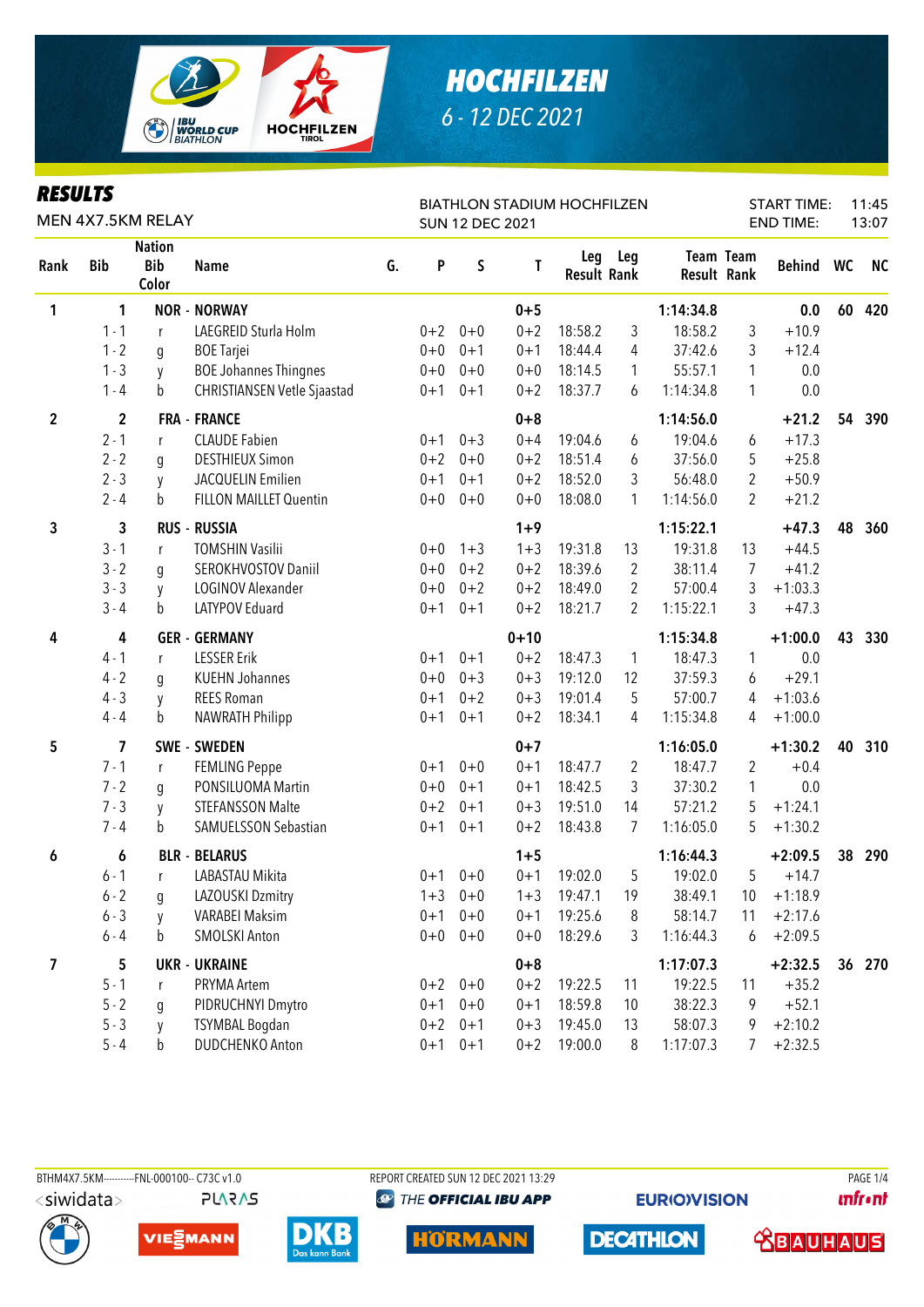

| <i><b>RESULTS</b></i> |
|-----------------------|
|-----------------------|

| KEƏVLIƏ<br>MEN 4X7.5KM RELAY |            |                                      |                             |    |         | <b>BIATHLON STADIUM HOCHFILZEN</b><br><b>SUN 12 DEC 2021</b> |          | <b>START TIME:</b><br>11:45<br><b>END TIME:</b><br>13:07 |                |             |           |           |                 |           |
|------------------------------|------------|--------------------------------------|-----------------------------|----|---------|--------------------------------------------------------------|----------|----------------------------------------------------------|----------------|-------------|-----------|-----------|-----------------|-----------|
| Rank                         | <b>Bib</b> | <b>Nation</b><br><b>Bib</b><br>Color | <b>Name</b>                 | G. | P       | $\mathsf S$                                                  | Τ        | <b>Result Rank</b>                                       | Leg Leg        | Result Rank | Team Team | Behind WC |                 | <b>NC</b> |
| 8                            | 15         |                                      | SLO - SLOVENIA              |    |         |                                                              | $1 + 8$  |                                                          |                | 1:17:12.4   |           | $+2:37.6$ |                 | 34 250    |
|                              | $15 - 1$   | $\mathsf{r}$                         | DOVZAN Miha                 |    | $0 + 0$ | $0 + 1$                                                      | $0 + 1$  | 19:01.2                                                  | 4              | 19:01.2     | 4         | $+13.9$   |                 |           |
|                              | $15 - 2$   | g                                    | <b>FAK Jakov</b>            |    | $0+0$   | $0 + 2$                                                      | $0 + 2$  | 18:51.0                                                  | 5              | 37:52.2     | 4         | $+22.0$   |                 |           |
|                              | $15 - 3$   | y                                    | <b>BAUER Klemen</b>         |    | $0 + 1$ | $1 + 3$                                                      | $1 + 4$  | 19:51.0                                                  | 14             | 57:43.2     | 6         | $+1:46.1$ |                 |           |
|                              | $15 - 4$   | $\mathbf b$                          | <b>TRSAN Rok</b>            |    | $0+0$   | $0 + 1$                                                      | $0 + 1$  | 19:29.2                                                  | 10             | 1:17:12.4   | 8         | $+2:37.6$ |                 |           |
| 9                            | 11         |                                      | <b>CZE - CZECH REPUBLIC</b> |    |         |                                                              | $1 + 12$ |                                                          |                | 1:17:12.5   |           | $+2:37.7$ | 32 <sup>2</sup> | 230       |
|                              | $11 - 1$   | r                                    | VACLAVIK Adam               |    | $0+0$   | $1 + 3$                                                      | $1 + 3$  | 19:51.2                                                  | 16             | 19:51.2     | 16        | $+1:03.9$ |                 |           |
|                              | $11 - 2$   | g                                    | STVRTECKY Jakub             |    | $0+0$   | $0 + 1$                                                      | $0 + 1$  | 19:03.9                                                  | 11             | 38:55.1     | 11        | $+1:24.9$ |                 |           |
|                              | $11 - 3$   | y                                    | <b>KARLIK Mikulas</b>       |    | $0 + 3$ | $0 + 2$                                                      | $0 + 5$  | 19:42.0                                                  | 12             | 58:37.1     | 14        | $+2:40.0$ |                 |           |
|                              | $11 - 4$   | b                                    | <b>KRCMAR Michal</b>        |    | $0+0$   | $0 + 3$                                                      | $0 + 3$  | 18:35.4                                                  | 5              | 1:17:12.5   | 9         | $+2:37.7$ |                 |           |
| 10                           | 8          |                                      | <b>ITA - ITALY</b>          |    |         |                                                              | $2 + 13$ |                                                          |                | 1:18:03.9   |           | $+3:29.1$ | 31              | 220       |
|                              | $8 - 1$    | r                                    | <b>BORMOLINI Thomas</b>     |    |         | $0+2$ 0+1                                                    | $0 + 3$  | 19:06.1                                                  | 7              | 19:06.1     | 7         | $+18.8$   |                 |           |
|                              | $8 - 2$    | q                                    | <b>GIACOMEL Tommaso</b>     |    | $0+0$   | $0 + 1$                                                      | $0 + 1$  | 18:34.6                                                  | $\mathbf{1}$   | 37:40.7     | 2         | $+10.5$   |                 |           |
|                              | $8 - 3$    | y                                    | <b>BIONAZ Didier</b>        |    | $0 + 1$ | $1 + 3$                                                      | $1 + 4$  | 20:24.2                                                  | 20             | 58:04.9     | 8         | $+2:07.8$ |                 |           |
|                              | $8 - 4$    | b                                    | <b>WINDISCH Dominik</b>     |    | $0 + 2$ | $1 + 3$                                                      | $1 + 5$  | 19:59.0                                                  | 15             | 1:18:03.9   | 10        | $+3:29.1$ |                 |           |
| 11                           | 9          |                                      | SUI - SWITZERLAND           |    |         |                                                              | $2 + 8$  |                                                          |                | 1:18:10.5   |           | $+3:35.7$ | 30              | 210       |
|                              | $9 - 1$    | r                                    | <b>STALDER Sebastian</b>    |    |         | $0+0$ $0+2$                                                  | $0 + 2$  | 19:23.0                                                  | 12             | 19:23.0     | 12        | $+35.7$   |                 |           |
|                              | $9 - 2$    | g                                    | <b>WEGER Benjamin</b>       |    | $0+0$   | $0 + 1$                                                      | $0 + 1$  | 18:51.9                                                  | $\overline{7}$ | 38:14.9     | 8         | $+44.7$   |                 |           |
|                              | $9 - 3$    | y                                    | <b>HARTWEG Niklas</b>       |    | $0+0$   | $0 + 1$                                                      | $0 + 1$  | 19:30.9                                                  | 9              | 57:45.8     | 7         | $+1:48.7$ |                 |           |
|                              | $9 - 4$    | b                                    | <b>TAMBORNINO Eligius</b>   |    | $0 + 1$ | $2 + 3$                                                      | $2 + 4$  | 20:24.7                                                  | 18             | 1:18:10.5   | 11        | $+3:35.7$ |                 |           |
| 12                           | 18         |                                      | <b>CAN - CANADA</b>         |    |         |                                                              | $3 + 14$ |                                                          |                | 1:18:11.1   |           | $+3:36.3$ | 29              | 200       |
|                              | $18 - 1$   | $\mathsf{r}$                         | <b>BURNOTTE Jules</b>       |    | $0 + 1$ | $1 + 3$                                                      | $1 + 4$  | 19:59.1                                                  | 20             | 19:59.1     | 20        | $+1:11.8$ |                 |           |
|                              | $18 - 2$   | g                                    | <b>GOW Christian</b>        |    | $0+0$   | $0 + 1$                                                      | $0 + 1$  | 18:56.4                                                  | 9              | 38:55.5     | 12        | $+1:25.3$ |                 |           |
|                              | $18 - 3$   | y                                    | <b>RUNNALLS Adam</b>        |    | $1 + 3$ | $0 + 2$                                                      | $1 + 5$  | 19:59.1                                                  | 16             | 58:54.6     | 15        | $+2:57.5$ |                 |           |
|                              | $18 - 4$   | b                                    | <b>GOW Scott</b>            |    | $1 + 3$ | $0 + 1$                                                      | $1 + 4$  | 19:16.5                                                  | 9              | 1:18:11.1   | 12        | $+3:36.3$ |                 |           |
| 13                           | 12         |                                      | <b>USA - UNITED STATES</b>  |    |         |                                                              | $0 + 9$  |                                                          |                | 1:18:27.7   |           | $+3:52.9$ | 28              | 190       |
|                              | $12 - 1$   | r                                    | <b>DOHERTY Sean</b>         |    |         | $0+0$ 0+0                                                    | $0+0$    | 19:10.9                                                  | 9              | 19:10.9     | 9         | $+23.6$   |                 |           |
|                              | $12 - 2$   | g                                    | <b>SCHOMMER Paul</b>        |    |         | $0+1$ 0+0                                                    | $0 + 1$  | 19:46.9                                                  | 18             | 38:57.8     | 14        | $+1:27.6$ |                 |           |
|                              | $12 - 3$   | y                                    | <b>BROWN Jake</b>           |    | $0 + 2$ | $0 + 3$                                                      | $0 + 5$  | 20:00.4                                                  | 17             | 58:58.2     | 16        | $+3:01.1$ |                 |           |
|                              | $12 - 4$   | b                                    | NORDGREN Leif               |    |         | $0+1$ $0+2$                                                  | $0 + 3$  | 19:29.5                                                  | 11             | 1:18:27.7   | 13        | $+3:52.9$ |                 |           |
| 14                           | 19         |                                      | <b>EST - ESTONIA</b>        |    |         |                                                              | $1 + 11$ |                                                          |                | 1:18:35.0   |           | $+4:00.2$ |                 | 27 180    |
|                              | $19 - 1$   | r                                    | ZAHKNA Rene                 |    |         | $0+1$ 0+0                                                    | $0 + 1$  | 19:07.2                                                  | 8              | 19:07.2     | 8         | $+19.9$   |                 |           |
|                              | $19 - 2$   | g                                    | SIIMER Kristo               |    | $0+0$   | $0 + 3$                                                      | $0 + 3$  | 19:49.5                                                  | 20             | 38:56.7     | 13        | $+1:26.5$ |                 |           |
|                              | $19 - 3$   | y                                    | <b>ERMITS Kalev</b>         |    | $0 + 1$ | $0 + 0$                                                      | $0 + 1$  | 19:17.5                                                  | 7              | 58:14.2     | 10        | $+2:17.1$ |                 |           |
|                              | $19 - 4$   | b                                    | RAENKEL Raido               |    | $1 + 3$ | $0 + 3$                                                      | $1 + 6$  | 20:20.8                                                  | 17             | 1:18:35.0   | 14        | $+4:00.2$ |                 |           |

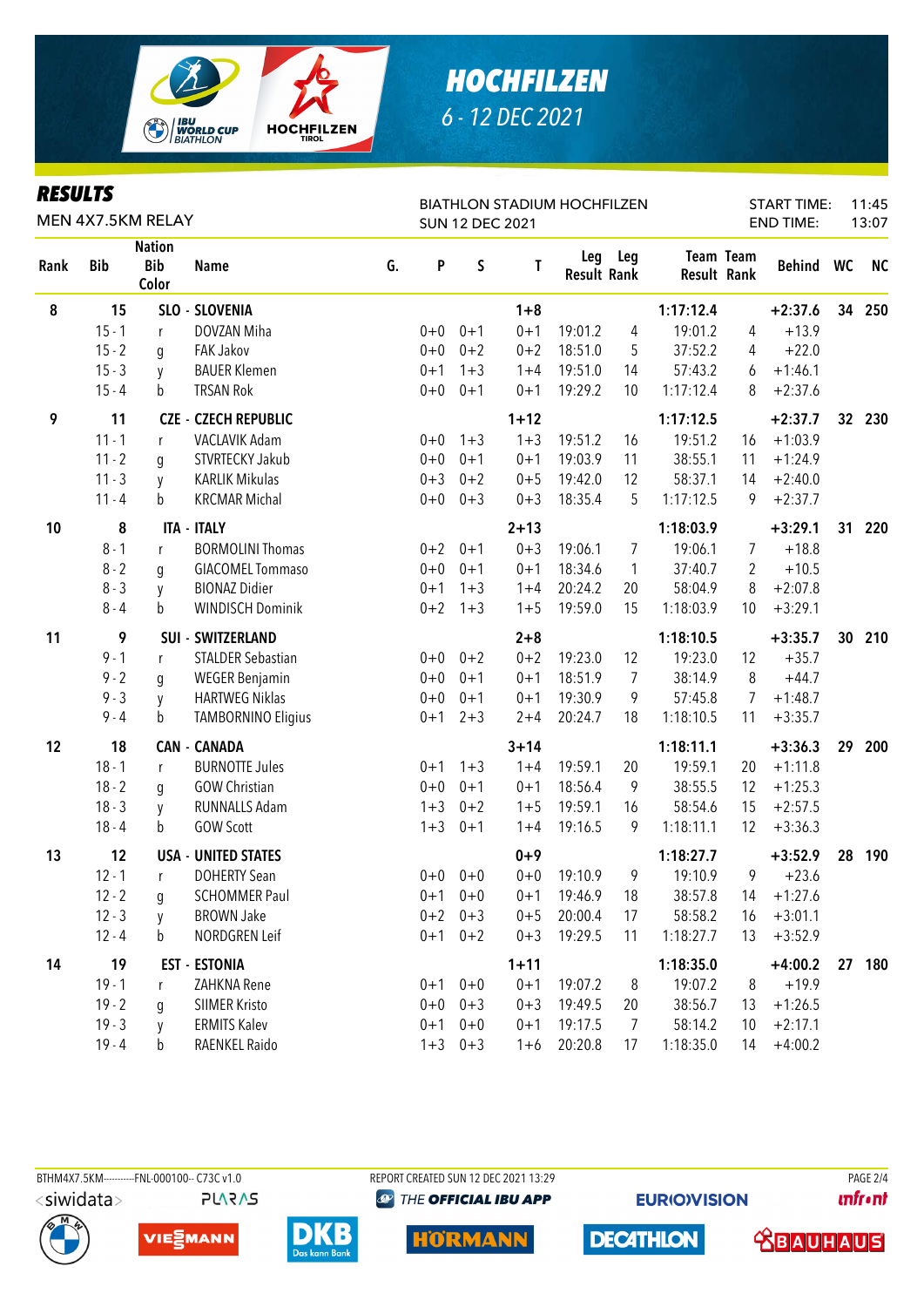

| KEJULIJ<br>MEN 4X7.5KM RELAY |            |                                      |                           |    |         | <b>SUN 12 DEC 2021</b> | <b>BIATHLON STADIUM HOCHFILZEN</b> |                           | <b>START TIME:</b><br><b>END TIME:</b> |                                 | 11:45<br>13:07 |           |    |           |
|------------------------------|------------|--------------------------------------|---------------------------|----|---------|------------------------|------------------------------------|---------------------------|----------------------------------------|---------------------------------|----------------|-----------|----|-----------|
| Rank                         | <b>Bib</b> | <b>Nation</b><br><b>Bib</b><br>Color | <b>Name</b>               | G. | P       | $\sf S$                | T                                  | Leg<br><b>Result Rank</b> | Leg                                    | <b>Team Team</b><br>Result Rank |                | Behind WC |    | <b>NC</b> |
| 15                           | 26         |                                      | <b>BUL - BULGARIA</b>     |    |         |                        | $0 + 11$                           |                           |                                        | 1:18:58.9                       |                | $+4:24.1$ | 26 | 170       |
|                              | $26 - 1$   | $\mathsf{r}$                         | <b>TODEV Blagoy</b>       |    | $0 + 2$ | $0 + 0$                | $0 + 2$                            | 20:07.7                   | 22                                     | 20:07.7                         | 22             | $+1:20.4$ |    |           |
|                              | $26 - 2$   | g                                    | <b>ILIEV Vladimir</b>     |    |         | $0+2$ 0+1              | $0 + 3$                            | 19:20.5                   | 13                                     | 39:28.2                         | 17             | $+1:58.0$ |    |           |
|                              | $26 - 3$   | y                                    | SINAPOV Anton             |    | $0+0$   | $0 + 3$                | $0 + 3$                            | 19:38.4                   | 11                                     | 59:06.6                         | 17             | $+3:09.5$ |    |           |
|                              | $26 - 4$   | b                                    | <b>GERDZHIKOV Dimitar</b> |    | $0 + 3$ | $0 + 0$                | $0 + 3$                            | 19:52.3                   | 14                                     | 1:18:58.9                       | 15             | $+4:24.1$ |    |           |
| 16                           | 17         |                                      | <b>AUT - AUSTRIA</b>      |    |         |                        | $1 + 10$                           |                           |                                        | 1:19:11.9                       |                | $+4:37.1$ | 25 | 160       |
|                              | $17 - 1$   | r                                    | <b>KOMATZ David</b>       |    |         | $0+2$ 0+2              | $0 + 4$                            | 19:51.9                   | 18                                     | 19:51.9                         | 18             | $+1:04.6$ |    |           |
|                              | $17 - 2$   | g                                    | <b>EDER Simon</b>         |    | $0 + 0$ | $1 + 3$                | $1 + 3$                            | 19:35.9                   | 14                                     | 39:27.8                         | 16             | $+1:57.6$ |    |           |
|                              | $17 - 3$   | y                                    | <b>LEITNER Felix</b>      |    | $0+0$   | $0 + 1$                | $0 + 1$                            | 19:03.1                   | 6                                      | 58:30.9                         | 12             | $+2:33.8$ |    |           |
|                              | $17 - 4$   | b                                    | JAKOB Patrick             |    |         | $0+2$ 0+0              | $0 + 2$                            | 20:41.0                   | 22                                     | 1:19:11.9                       | 16             | $+4:37.1$ |    |           |
| 17                           | 13         |                                      | <b>FIN - FINLAND</b>      |    |         |                        | $3 + 9$                            |                           |                                        | 1:19:16.2                       |                | $+4:41.4$ |    | 24 150    |
|                              | $13 - 1$   | r                                    | <b>HARJULA Tuomas</b>     |    | $0 + 1$ | $1 + 3$                | $1 + 4$                            | 20:46.7                   | 27                                     | 20:46.7                         | 27             | $+1:59.4$ |    |           |
|                              | $13 - 2$   | g                                    | SEPPALA Tero              |    | $0 + 0$ | $0 + 0$                | $0 + 0$                            | 18:52.9                   | 8                                      | 39:39.6                         | 19             | $+2:09.4$ |    |           |
|                              | $13 - 3$   | y                                    | HIIDENSALO Olli           |    | $0 + 1$ | $0 + 0$                | $0 + 1$                            | 18:57.4                   | 4                                      | 58:37.0                         | 13             | $+2:39.9$ |    |           |
|                              | $13 - 4$   | b                                    | <b>MUSTONEN Joni</b>      |    | $0 + 1$ | $2 + 3$                | $2 + 4$                            | 20:39.2                   | 21                                     | 1:19:16.2                       | 17             | $+4:41.4$ |    |           |
| 18                           | 10         |                                      | <b>ROU - ROMANIA</b>      |    |         |                        | $1 + 7$                            |                           |                                        | 1:19:30.8                       |                | $+4:56.0$ | 23 | 140       |
|                              | $10 - 1$   | $\mathsf{r}$                         | <b>SHAMAEV Dmitrii</b>    |    |         | $0+2$ 0+0              | $0 + 2$                            | 19:52.3                   | 19                                     | 19:52.3                         | 19             | $+1:05.0$ |    |           |
|                              | $10 - 2$   | g                                    | <b>BUTA George</b>        |    | $0 + 2$ | $0+0$                  | $0 + 2$                            | 19:45.1                   | 17                                     | 39:37.4                         | 18             | $+2:07.2$ |    |           |
|                              | $10 - 3$   | y                                    | <b>PUCHIANU Cornel</b>    |    | $0 + 0$ | $1 + 3$                | $1 + 3$                            | 20:03.8                   | 18                                     | 59:41.2                         | 18             | $+3:44.1$ |    |           |
|                              | $10 - 4$   | b                                    | <b>FLORE Raul</b>         |    | $0+0$   | $0 + 0$                | $0 + 0$                            | 19:49.6                   | 12                                     | 1:19:30.8                       | 18             | $+4:56.0$ |    |           |
| 19                           | 21         |                                      | <b>JPN - JAPAN</b>        |    |         |                        | $0 + 10$                           |                           |                                        | 1:19:47.8                       |                | $+5:13.0$ |    | 22 130    |
|                              | $21 - 1$   | r                                    | <b>TACHIZAKI Mikito</b>   |    |         | $0+2$ $0+2$            | $0 + 4$                            | 20:29.4                   | 26                                     | 20:29.4                         | 26             | $+1:42.1$ |    |           |
|                              | $21 - 2$   | g                                    | KOBONOKI Tsukasa          |    | $0+0$   | $0 + 1$                | $0 + 1$                            | 19:42.0                   | 16                                     | 40:11.4                         | 22             | $+2:41.2$ |    |           |
|                              | $21 - 3$   | у                                    | OZAKI Kosuke              |    | $0 + 1$ | $0 + 0$                | $0 + 1$                            | 19:32.6                   | 10                                     | 59:44.0                         | 19             | $+3:46.9$ |    |           |
|                              | $21 - 4$   | b                                    | KODAMA Shohei             |    | $0 + 1$ | $0 + 3$                | $0 + 4$                            | 20:03.8                   | 16                                     | 1:19:47.8                       | 19             | $+5:13.0$ |    |           |
| 20                           | 24         |                                      | <b>POL - POLAND</b>       |    |         |                        | $0 + 9$                            |                           |                                        | 1:21:18.2                       |                | $+6:43.4$ | 21 | 120       |
|                              | $24 - 1$   | r                                    | NEDZA-KUBINIEC Andrzej    |    |         | $0+1$ $0+0$            | $0 + 1$                            | 19:49.1                   | 15                                     | 19:49.1                         | 15             | $+1:01.8$ |    |           |
|                              | $24 - 2$   | $\boldsymbol{g}$                     | <b>GUZIK Grzegorz</b>     |    | $0 + 1$ | $0 + 0$                | $0 + 1$                            | 19:37.9                   | 15                                     | 39:27.0                         | 15             | $+1:56.8$ |    |           |
|                              | $24 - 3$   | y                                    | PANCERZ Przemyslaw        |    | $0 + 1$ | $0 + 3$                | $0 + 4$                            | 21:19.4                   | 24                                     | 1:00:46.4                       | 21             | $+4:49.3$ |    |           |
|                              | $24 - 4$   | b                                    | FILIP Wojciech            |    | $0 + 1$ | $0 + 2$                | $0 + 3$                            | 20:31.8                   | 20                                     | 1:21:18.2                       | 20             | $+6:43.4$ |    |           |
| 21                           | 14         |                                      | LTU - LITHUANIA           |    |         |                        | $2 + 13$                           |                           |                                        | 1:21:20.3                       |                | $+6:45.5$ |    | 20 110    |
|                              | $14 - 1$   | r                                    | DOMBROVSKI Karol          |    |         | $0+1$ $0+3$            | $0 + 4$                            | 20:12.9                   | 24                                     | 20:12.9                         | 24             | $+1:25.6$ |    |           |
|                              | $14 - 2$   | g                                    | <b>STROLIA Vytautas</b>   |    | $2 + 3$ | $0 + 0$                | $2 + 3$                            | 20:45.4                   | 25                                     | 40:58.3                         | 25             | $+3:28.1$ |    |           |
|                              | $14 - 3$   | y                                    | <b>KAUKENAS Tomas</b>     |    | $0 + 2$ | $0 + 3$                | $0 + 5$                            | 20:31.4                   | 21                                     | 1:01:29.7                       | 24             | $+5:32.6$ |    |           |
|                              | $14 - 4$   | b                                    | <b>BANYS Linas</b>        |    | $0 + 1$ | $0 + 0$                | $0 + 1$                            | 19:50.6                   | 13                                     | 1:21:20.3                       | 21             | $+6:45.5$ |    |           |